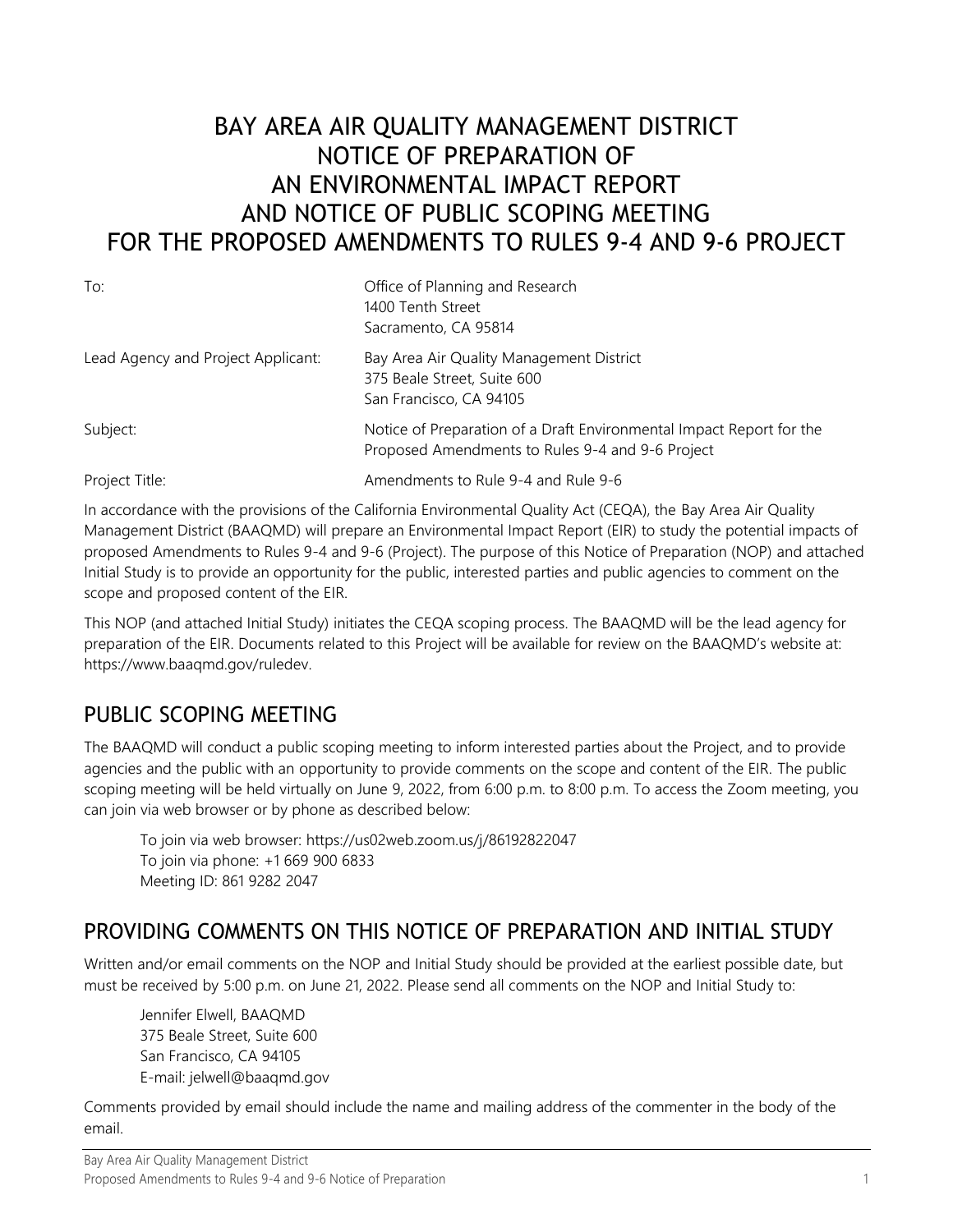### Focus of Input

The BAAQMD relies on responsible and trustee agencies to provide information relevant to the analysis of resources falling within their jurisdiction. The BAAQMD encourages input for the proposed EIR, with a focus on the following topics:

Scope of Environmental Analysis. Guidance on the scope of analysis for this EIR, including identification of specific issues that will require closer study due to the location, scale, and character of the Project;

Mitigation Measures. Ideas for feasible mitigation, including mitigation that could potentially be imposed by the BAAQMD and that would avoid, eliminate, or reduce potentially significant or significant impacts;

Alternatives. Suggestions for alternatives to the Project that could potentially reduce or avoid potentially significant or significant impacts; and

Interested Parties. Identification of public agencies, public and private groups, and individuals that the BAAQMD should notice regarding this Project and the accompanying EIR.

## PROJECT OVERVIEW

BAAQMD is proposing amendments to Regulation 9: Inorganic Gaseous Pollutants, Rule 4: Nitrogen Oxides from Fan Type Residential Central Furnaces (Rule 9-4) and Regulation 9: Inorganic Gaseous Pollutants, Rule 6: Nitrogen Oxides Emissions from Natural Gas-Fired Boilers and Water Heaters (Rule 9-6). Rule 9-4 applies to the natural gas-fired space-heating furnaces commonly found in single-family homes, and Rule 9-6 applies to natural gas-fired water heaters commonly found in residential and commercial applications. Space- and water-heating appliances generate a large portion of nitrogen oxide (NO<sub>X</sub>) emissions from sources in the Bay Area. NO<sub>X</sub> is formed during natural gas combustion when ambient nitrogen and oxygen combine at high temperatures. The proposed amendments would substantially reduce  $NO<sub>x</sub>$  emissions from these appliances.

# PROJECT LOCATION

The proposed amendments to Rules 9-4 and 9-6 would apply to building appliances within the BAAQMD's jurisdiction, which encompasses 5,600 square miles. The area of the BAAQMD's jurisdiction includes all of Alameda, Contra Costa, Marin, San Francisco, San Mateo, Santa Clara, and Napa Counties and portions of southwestern Solano and southern Sonoma Counties (Figure 1). The San Francisco Bay Area is characterized by a large, shallow basin surrounded by coastal mountain ranges tapering into sheltered inland valleys. The combined climatic and topographic factors result in increased potential for the accumulation of air pollutants in the inland valleys and reduced potential for buildup of air pollutants along the coast.

# PROJECT BACKGROUND

The BAAQMD has regulated  $NO<sub>X</sub>$  emissions from space- and water-heating appliances for several decades. Rule 9-4 for furnaces was first adopted in 1983, with this version of the rule still in place. Rule 9-6 was first adopted in 1992 and was most recently updated with more stringent  $NO<sub>X</sub>$  emissions standards for certain equipment in 2007. All versions of these rules have included a  $NO<sub>X</sub>$  emissions standard expressed as nanograms of  $NO<sub>X</sub>$  per joule of useful heat (ng/joule) delivered by the appliance.

In addition, the South Coast Air Quality Management District (SCAQMD) and San Joaquin Valley Air Pollution Control District (SJVAPCD) have adopted regulations that are similar in structure and standards to Rules 9-4 and 9-6. SCAQMD Rule 1111 and SJVAPCD Rule 4905, which are similar to Rule 9-4 in applicability to furnaces, have been updated within the last 10 years and require a  $NO<sub>x</sub>$  emissions standard of 14 ng/joule, the same initial standard identified in the proposed amendments. Rule 9-6 for water heaters and small boilers currently contains  $NO<sub>x</sub>$  emission standards equivalent to those in SCAQMD Rules 1146.2 and 1121 and SJVAPCD Rules 4308 and 4902 for similar equipment.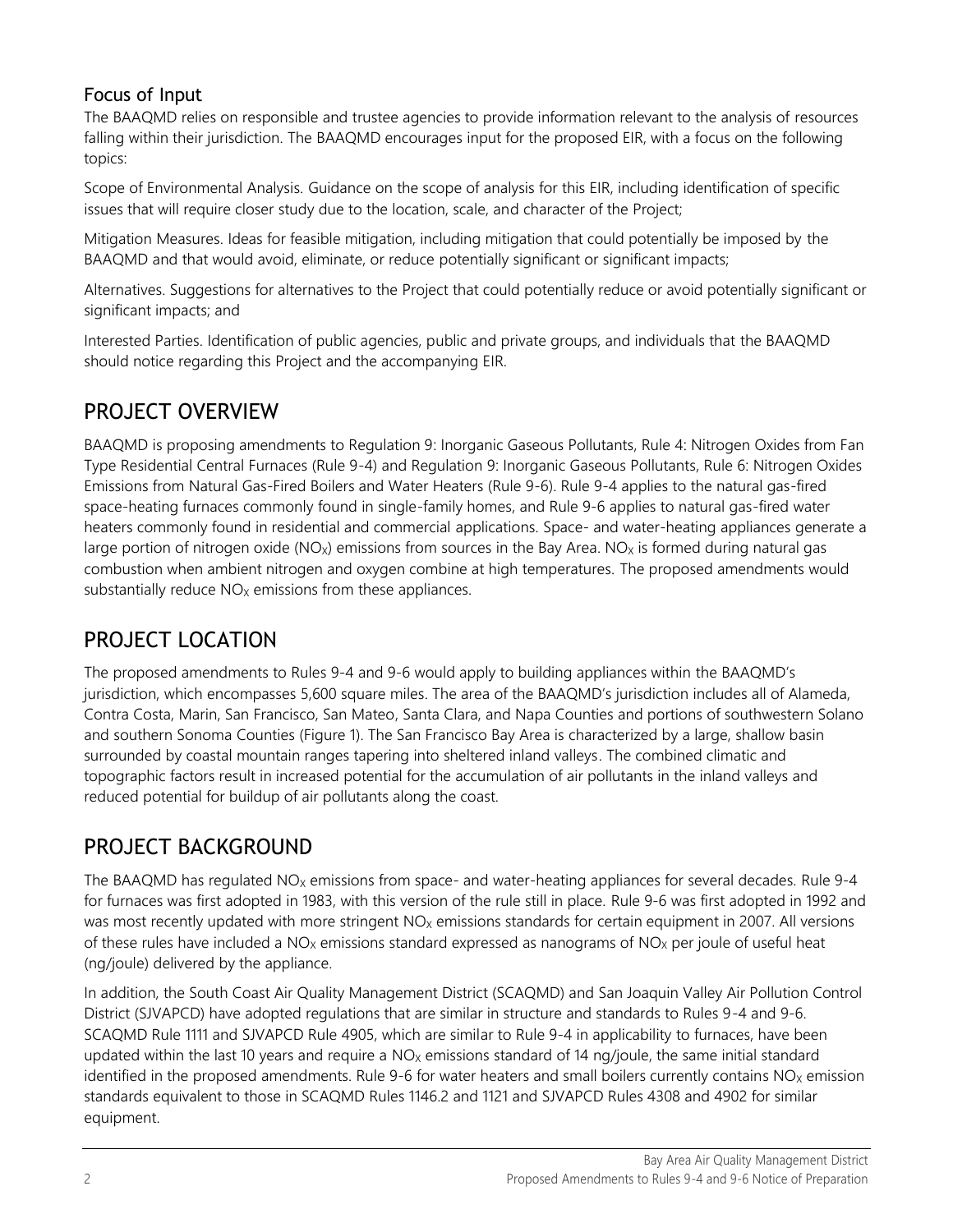

Source: Adapted from the BAAQMD.

#### Figure 1 Boundary of BAAQMD's Jurisdiction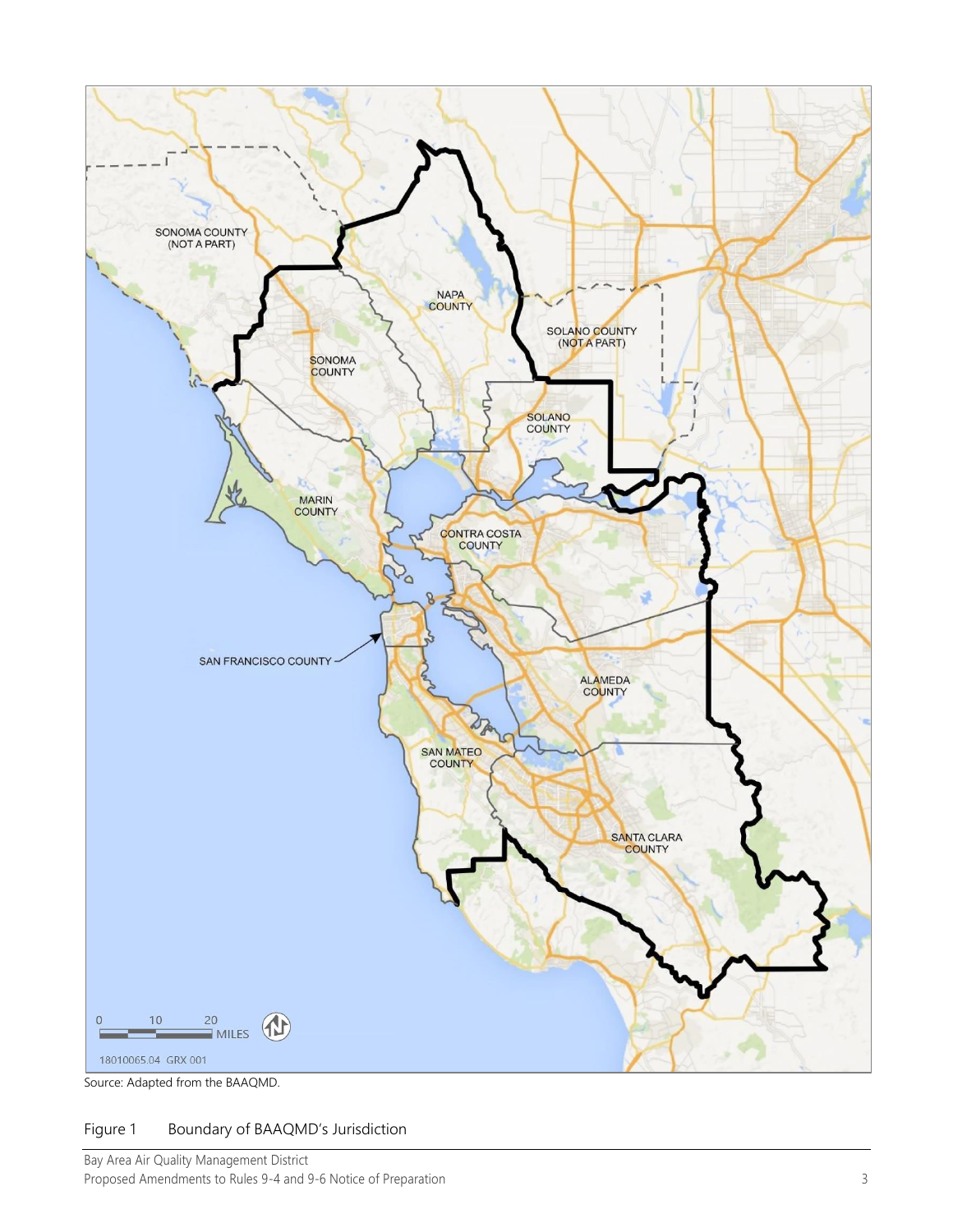The proposed rule amendments to the two rules focus on emissions from natural gas-fired space- and water-heating appliances in buildings. Space and water heaters are the greatest source of  $NO<sub>X</sub>$  emissions in the building sector and unlike some other appliances, space and water heaters vent directly outdoors into the ambient air, affecting the local and regional air quality of the Bay Area, which is the focus of the BAAQMD.

Nitrogen oxides are a key criteria pollutant as a precursor to ozone and secondary particulate matter (PM) formation. Secondary PM is formed from the conversion of  $NO<sub>X</sub>$  to ammonium nitrate through atmospheric chemical reactions with ammonia. Particulate matter, a diverse mixture of suspended particles and liquid droplets, is the air pollutant most harmful to the health of Bay Area residents. The Bay Area is currently classified as non-attainment for particulate matter with an aerodynamic resistance diameter of 2.5 micrometers or less (PM2.5) under California Ambient Air Quality Standards (CAAQS) and unclassifiable under National Ambient Air Quality Standards (NAAQS). Exposure to PM<sub>2.5</sub>, on either a short-term or long-term basis, can cause a wide range of respiratory and cardiovascular health effects, including strokes, heart attacks, and premature deaths. Because  $NO<sub>X</sub>$  compounds in the atmosphere contribute to the formation of secondary PM, any  $NO<sub>x</sub>$  emission reduction would also result in PM<sub>2.5</sub> reductions.

In addition, the Bay Area is currently in non-attainment for ozone, a regional pollutant, under CAAQS and NAAQS. Emissions of reactive organic gases (ROG) and  $NO<sub>X</sub>$  throughout the Bay Area contribute to ozone formation in downwind areas. Therefore, reductions in emissions of ROG and NO<sub>x</sub> are needed throughout the region to decrease ozone levels. As the ambient temperature rises, ground-level ozone forms at an accelerated rate. Ozone levels are usually highest on hot, windless summer afternoons, especially in inland valleys. Exceedances of State or national ozone standards in the Bay Area occur only on hot, relatively stagnant days. Because weather conditions have a strong impact on ozone formation, ozone levels can vary significantly from day to day or from one summer to the next. Longer and more severe heat waves expected as a result of climate change may cause more ozone formation, resulting in more frequent exceedances of ozone standards.

### PROJECT OBJECTIVES

The overall purpose of the proposed amendments is to reduce  $NO<sub>x</sub>$  emissions from natural gas-fired space- and water-heating appliances in buildings in the Bay Area. Specifically, the objectives of the proposed amendments to Rules 9-4 and 9-6 are to:

- For Rule 9-4, introduce an "ultra-low"  $NO<sub>x</sub>$  standard with a compliance date of 2023;
- for Rule 9-4, establish a zero-NO<sub>x</sub> standard in 2029;
- For Rule 9-6, establish a zero-NO<sub>x</sub> standard with compliance dates ranging from 2027 to 2031 based on equipment type, use, and size;
- $\triangleright$  expand the applicability of Rule 9-4 to a larger breadth of space-heating appliances;
- update and clarify the certification and calculation methods contained in the rules; and
- improve the clarity and enforceability of the rules.

### PROJECT DESCRIPTION

The proposed amendments to Rules 9-4 and 9-6 would establish more stringent  $NO<sub>X</sub>$  emission standards for natural gas-fired space- and water-heating appliances in buildings in the Bay Area.

### Proposed Amendments to Rule 9-4

The proposed amendments for Rule 9-4 include introducing an "ultra-low"  $NO<sub>x</sub>$  standard with a compliance date of 2023 and setting a zero-NO<sub>x</sub> standard in 2029. Like the current rule, amended Rule 9-4 would apply only to new devices and only to natural gas-fired devices. The proposed new lower and zero-NO<sub>X</sub> standards would apply to appliance manufacturers, retailers/wholesalers, and installers and would affect Bay Area consumers when they replace their existing furnaces.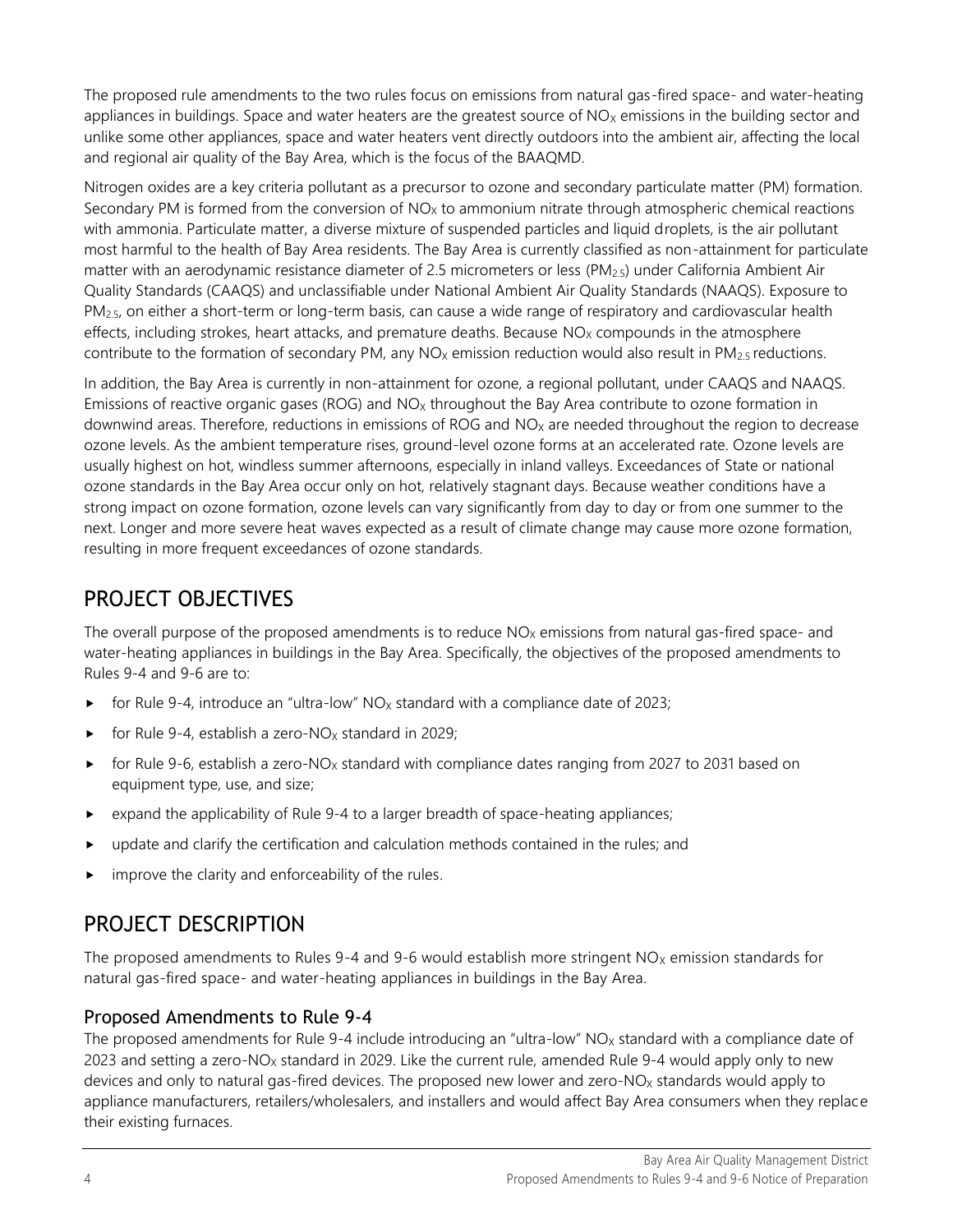### Proposed Amendments to Rule 9-6

The proposed amendments for Rule 9-6 include setting a zero-NO<sub>x</sub> standard with compliance dates ranging from 2027 to 2031 based on equipment type, use, and size. Like the current rule, amended Rule 9-6 would apply only to new devices and only to natural gas-fired devices. The proposed new zero-NO<sub>X</sub> standards would apply to appliance manufacturers, retailers/wholesalers, and installers and would affect Bay Area consumers when they replace their existing water heaters.

### Emission Control Methods

Emission control methods to meet the proposed 14 ng/joule standard for Rule 9-4 are well established and currently required by SCAQMD Rule 1111 and SJVAPCD Rule 4905. Potential complications identified in other jurisdictions, such as high-altitude and cold weather scenarios, are not applicable in the Bay Area. The BAAQMD anticipates that dualfuel systems able to demonstrate compliance with this new proposed standard would be eligible for certification.

Current emission control methods for the zero-NO<sub>x</sub> emissions standard available on the market consist mainly of electric and electric heat pump systems. The BAAQMD does not intend to mandate specific technology solutions, but currently available electric solutions were used to form estimates and projections. Natural gas technologies, with combustion occurring in the absence of nitrogen, along with a variety of other technologies, could also meet the proposed standards. The assumed use of electric appliances for CEQA analysis purposes allows for a conservative estimate for  $NO<sub>X</sub>$  reductions because the assumption requires analyzing the potential for additional  $NO<sub>X</sub>$  emissions from natural gas-fired power plants used to generate electricity. Should natural gas-fired appliances that meet the zero-NO<sub>X</sub> standard be developed and used in practice,  $NO_X$  emission reductions would be greater than those shown here as the resultant emissions would be zero (i.e., no potential emissions associated with electricity generation), and there would be no foreseeable potential adverse impacts on any environmental impact areas. Thus, for CEQA analysis purposes, the BAAQMD assumes that currently in-use natural gas-fired appliances would be replaced with electric appliances. The proposed amendments include a zero- $NQ<sub>X</sub>$  standard six to ten years in the future to encourage technology development, as well as availability and accessibility throughout the Bay Area.

### Other Potential Physical Effects

As described above, the proposed amendments to Rules 9-4 and 9-6 would affect natural gas-fired space- and water-heating appliances, including furnaces and water heaters used in single-family homes; multifamily residences; and commercial spaces, such as retail and office buildings. These appliances would be installed inside of residential and commercial buildings and would not be visible to the public. The proposed rule amendments would not result in any land use changes and would not require construction. These proposed amendments would also not result in foreseeable changes to equipment manufacturing processes that could require construction of new or expanded equipment manufacturing facilities or notable changes to equipment distribution patterns that could increase vehicle miles traveled. BAAQMD is currently conducting additional research on electrical grid capacity to serve the project. The results of this research will be included in the EIR and, if it is determined that increased generation of electricity and/or construction of additional grid capacity may be required as a result of the proposed rule amendments, the project's potential to result in indirect physical effects associated with any electrical supply increases or necessary grid capacity upgrades will be analyzed in the EIR.

### Project Timeline

The proposed rule amendments would be in effect beginning in 2023. They would apply to appliance manufacturers, retailers/wholesalers, and installers and would affect Bay Area consumers when they replace their existing furnaces and water heaters. The equipment changeout is projected to be completed in 2046.

### Environmental Permits

No environmental permits would be required for Project implementation.